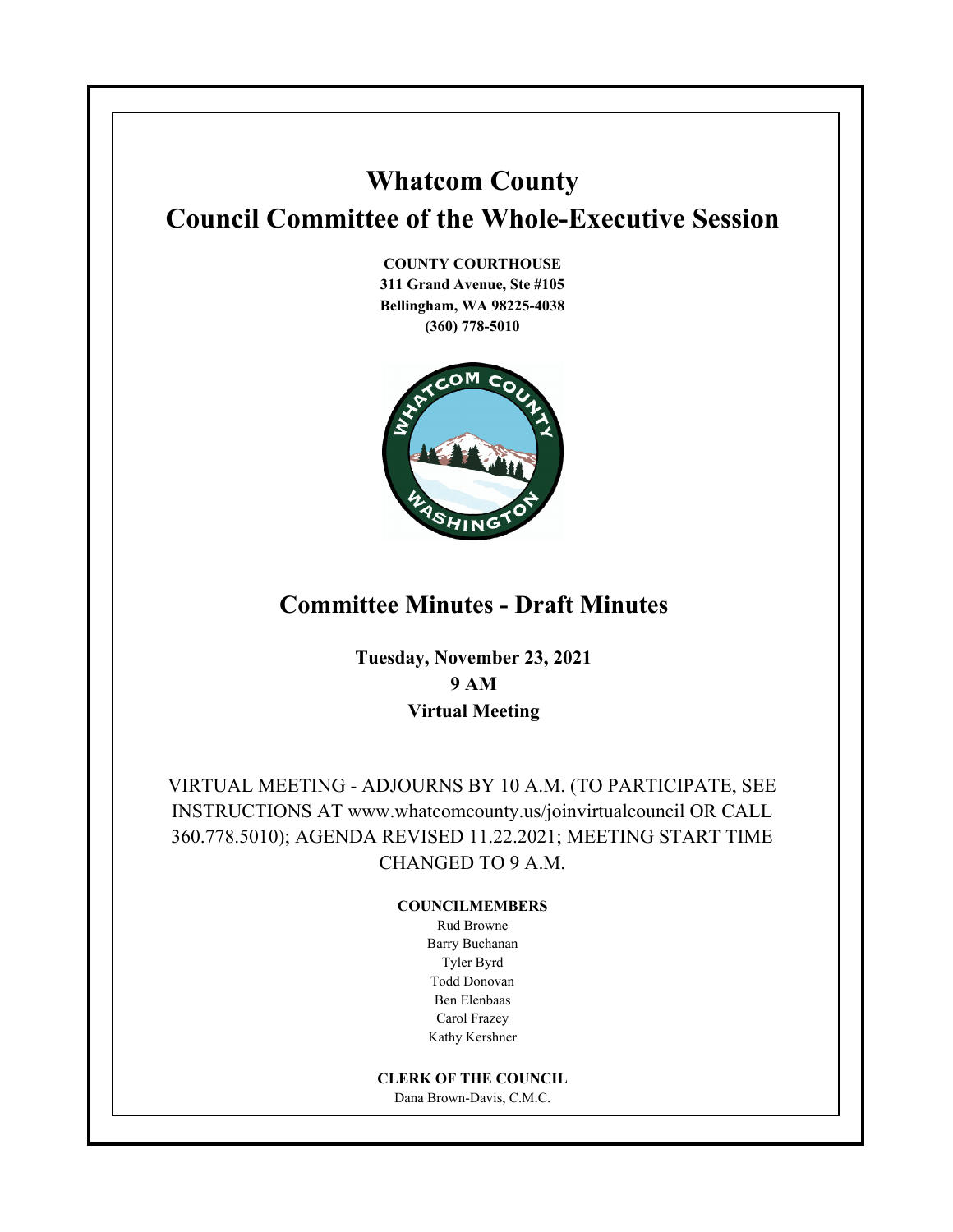#### **Call To Order**

Council Chair Barry Buchanan called the meeting to order at 9:02 a.m. in a virtual meeting.

#### **Roll Call**

*Clerk's note*: Elenbaas was not present for the vote to go into Executive Session or for the first item but was present for the second agenda item.

Present: 7 - Rud Browne, Barry Buchanan, Tyler Byrd, Todd Donovan, Ben Elenbaas, Carol Frazey, and Kathy Kershner

**Absent:** None

#### **Announcements**

#### **Committee Discussion**

|    |            | <b>Attorneys Present: Karen Frakes and Royce Buckingham.</b><br>Buchanan stated that discussion of agenda item one and two may take place<br>in executive session pursuant to RCW $42.30.110(1)(i)$ . Executive session<br>will conclude no later than 10 a.m. If the meeting extends beyond the stated<br>conclusion time, Council Staff will make a public announcement. |
|----|------------|----------------------------------------------------------------------------------------------------------------------------------------------------------------------------------------------------------------------------------------------------------------------------------------------------------------------------------------------------------------------------|
|    |            | <b>Byrd moved</b> to go into executive session until no later than 10 a.m. to<br>discuss the agenda items pursuant to the RCW citation as announced by the<br>Council Chair. The motion was seconded by Donovan.                                                                                                                                                           |
|    |            | The motion carried by the following vote:<br>Aye: 6 - Browne, Buchanan, Byrd, Donovan, Frazey, and Kershner<br>Nay: $0$<br><b>Temporarily out of the Meeting: 1 - Elenbaas</b>                                                                                                                                                                                             |
| 1. | AB2021-660 | Discussion of pending litigation with Chief Civil Deputy Prosecutor Karen Frakes:<br>Whatcom Farm Bureau, et al. v. Whatcom County, GMHB Case No. 18-2-0001<br>[Discussion of this item may take place in executive session (closed to the public)<br>pursuant to RCW $42.30.110(1)(i)$ ]                                                                                  |
|    |            | This agenda item was DISCUSSED.                                                                                                                                                                                                                                                                                                                                            |

### **Items Added by Revision**

1. [AB2021-703](http://whatcom.legistar.com/gateway.aspx?m=l&id=/matter.aspx?key=15849) Discussion with Civil Deputy Prosecutor Royce Buckingham regarding Petrogas SEPA permit #2016-00004 [discussion of this item may take place in executive session (closed to the public) pursuant to RCW 42.30.110(1)(i)

#### **This agenda item was DISCUSSED.**